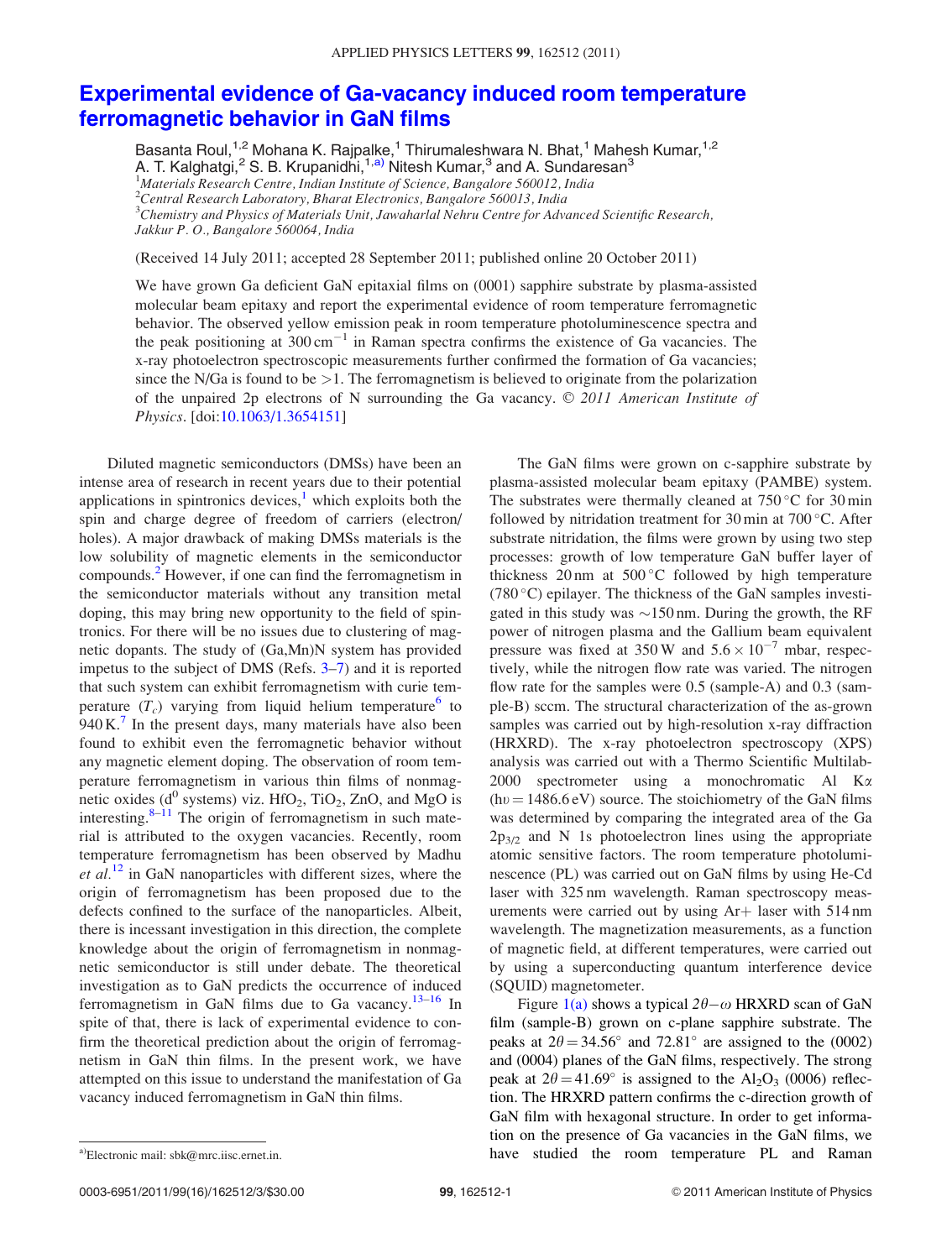

FIG. 1. (Color online) (a)  $2\theta - \omega$  HRXRD scanning curve of GaN film (sample-B) grown on c-sapphire. (b) Room temperature PL spectra of Ga deficient GaN film (sample-B). (c) PL spectra of typical stoichiometric GaN film and (d) Raman spectrum of GaN films.

spectroscopy. Figure  $1(b)$  shows the room temperature PL spectra of the GaN film (sample-B). The spectra exhibit two distinct features namely ultra-violet emission at 3.4 eV and the yellow broad band emission centered around  $2.2 \text{ eV}$ .<sup>17</sup> The peak at around  $\sim 3.4 \text{ eV}$  is usually attributed to the free excitonic transition with radiative emission between valence and conduction bands of GaN. The broad yellow luminescence (YL) peak arises because of the Ga vacancy which forms at high growth temperature with low nitrogen flow rate.<sup>18</sup> At the high temperature, the Ga desorption rate is higher in the presence of lesser nitrogen pressure, which will lead to formation of Ga vacancy. The PL spectrum of a typical stoichiometric GaN sample is shown in the Fig.  $1(c)$ , which shows emission only at  $3.4 \text{ eV}$ . Figure  $1(d)$  shows Raman spectra of sample-B and a stoichiometric GaN sample. Raman spectra displays  $E_2$ (high) phonon peaks of the GaN films along with substrate peaks assigned by asterisk (\*). Raman spectrum of sample-B exhibited a peak positioning at  $300 \text{ cm}^{-1}$ , which is attributed to Ga vacancies.<sup>19,20</sup> In essence, the PL and Raman spectroscopy confirms the existence of Ga vacancies in the GaN films.

In order to quantify the percentage of elements present on the surface of the films, we have carried out XPS studies. Figure 2 represent the XPS spectra of core level electrons associated with different elements in GaN. Shifting of the electron binding energies due to charging of the sample was corrected by assuming the C 1s peak at 285 eV for the determination of binding energy of different elements. Figures  $2(a)$  and  $2(b)$  show the XPS spectra of Ga  $2p_{3/2}$  and N 1s core level in sample-A, while Figs.  $2(c)$  and  $2(d)$  represent for sample-B. The areas of the Ga  $2p_{3/2}$  and N 1s peaks are determined and then normalized using atomic sensitivity factors (3.341 for Ga and 0.477 for N). The elemental ratio (*N:Ga*) in the samples can be determined by the relation,  $N:Ga = A_NF_{Ga}/A_{Ga}F_N$ , where *A* and *F* are the area of the elemental peak and atomic sensitivity factor, respectively.



FIG. 2. (Color online) (a)-(b) XPS spectra of Ga  $2p_{3/2}$  and N 1s core level of sample-A and (c)-(d) XPS spectra of Ga  $2p_{3/2}$  and N 1s core level of sample-B.

Using the above mentioned relation, the elemental ratio (N/Ga) in the sample-A and sample-B was found to be 2.1 and 4.3, respectively. Hence, the XPS study evidently demonstrates the presence of Ga deficiency in both the GaN films. The induced room temperature ferromagnetic behavior of GaN films because of Ga vacancy will be discussed in the following paragraph.

Figure 3 shows the magnetization versus applied magnetic field (*M-H*) plots for the GaN films recorded at room temperature for both sets of samples. The magnetization measurement was carried out with field applied parallel to the plane of the sample. The diamagnetic contribution of the sapphire substrate has been subtracted from the measured magnetization and then the magnetization is normalized by the area of the sample. It is distinct from Fig. 3 that both sets of samples exhibit well defined hysteresis loop signifying the



FIG. 3. (Color online) Magnetization versus magnetic field (*M-H*) at RT for GaN films with N:Ga  $\sim$  2.1:1 (sample-A) and 4.3:1 (sample-B). The inset presents the zoomed view of the *M-H* plot.